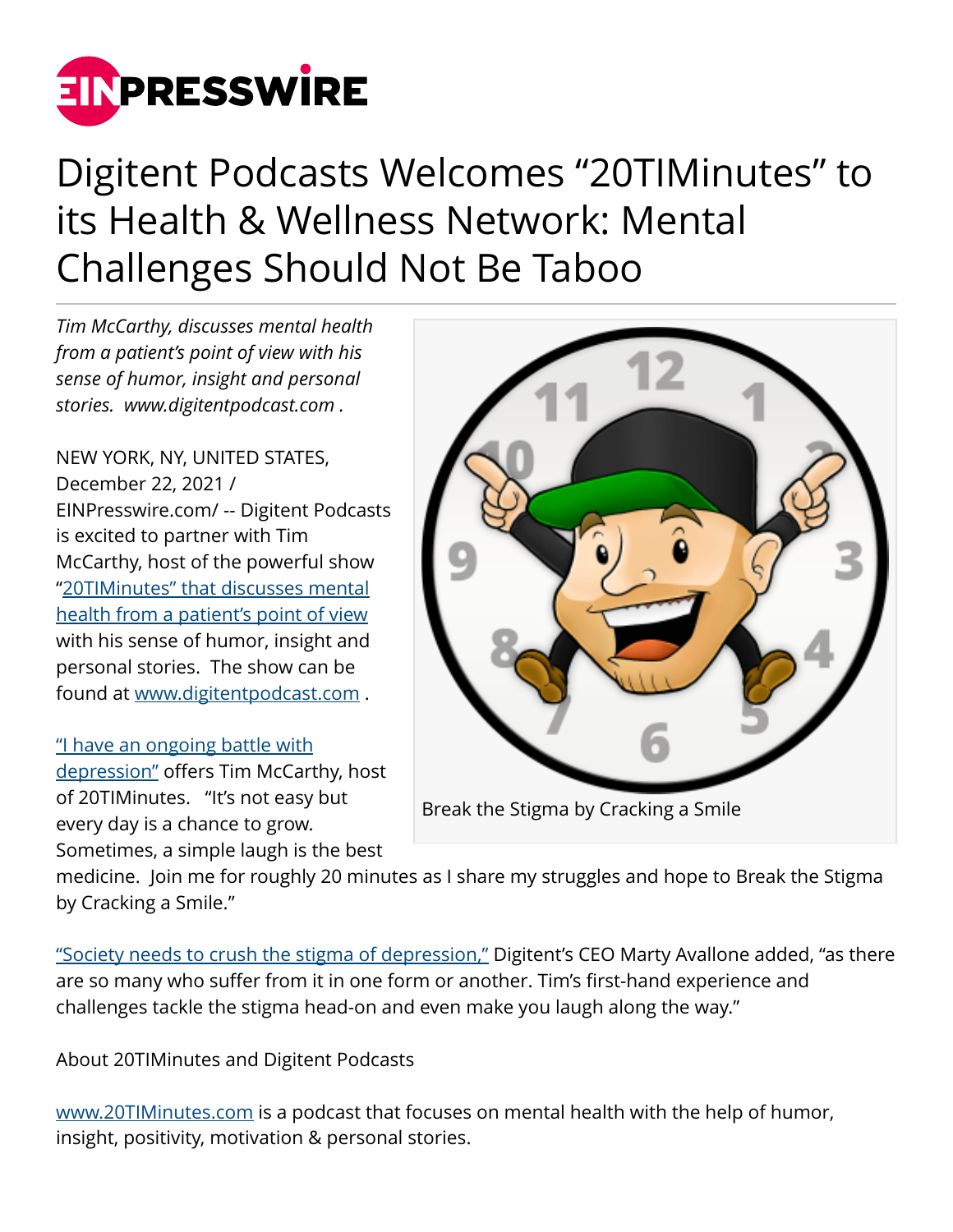## [www.DigitentPodcasts.com](http://www.DigitentPodcasts.com) is a

network of trusted health and wellness podcast programs that will engage, entertain and educate to empower a healthier future for all.

## "

Sometimes, a simple laugh is the best medicine. Join me for roughly 20 minutes as I share my struggles and hope to Break the Stigma by Cracking a Smile."

*Tim McCarthy, host of 20TIMinutes*



Tim McCarthy

Kerry Tracy Digitent +1 917-734-9813 [email us here](http://www.einpresswire.com/contact_author/3223927)